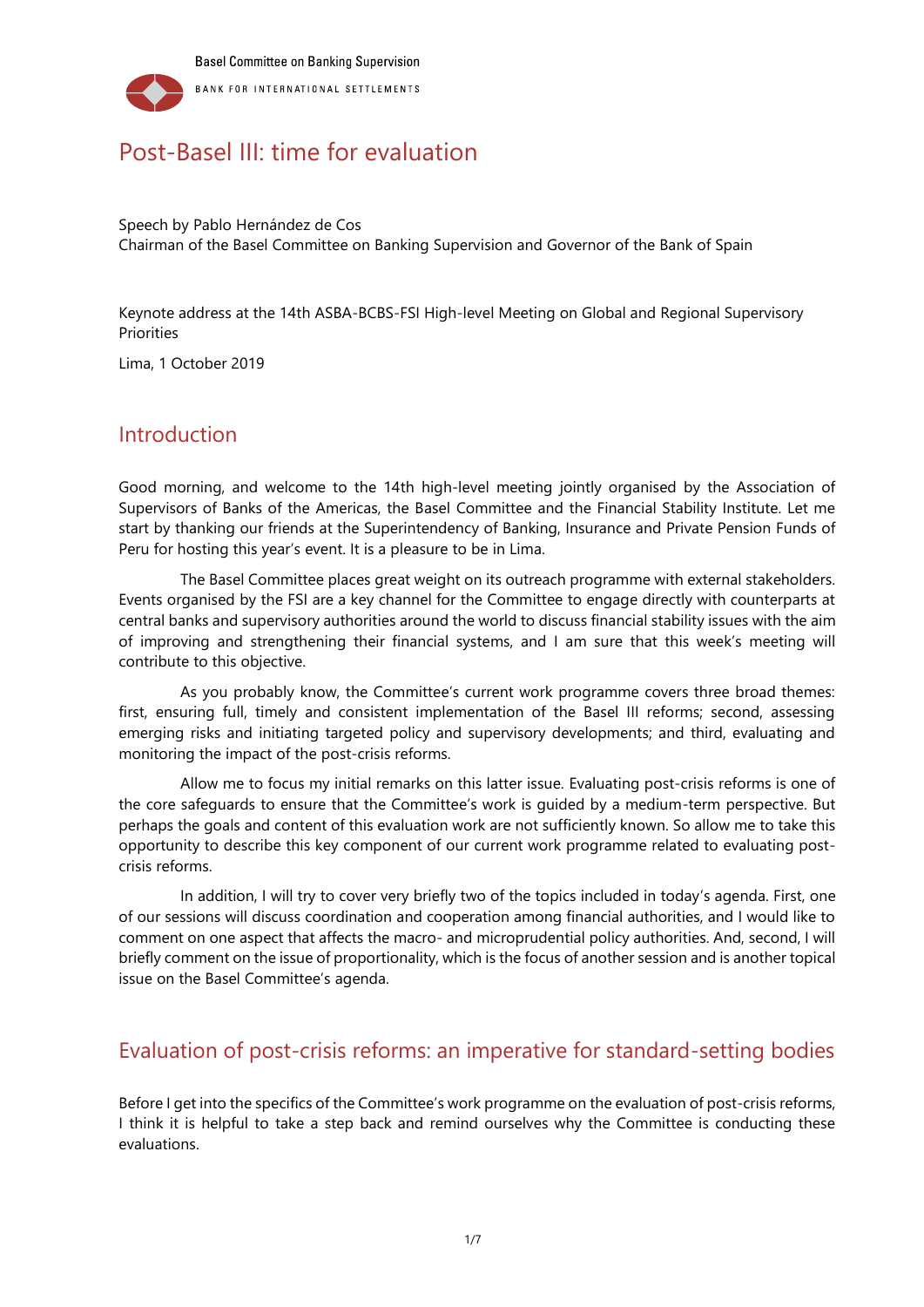

l

Let me start by emphasising what we are not doing: we are not re-opening previously agreed standards, rolling back or watering down reforms, or undertaking a "rubber stamping" exercise. Rather, this is a genuine, evidence-based analysis of the reforms, their impact and their interactions.

Our evaluation work programme is motivated by three broad necessities.

First, it is an imperative for standard-setting bodies – and indeed, any policymaking body – to evaluate the impact and effectiveness of any measure or reform it introduces. This is an integral part of the policymaking process. It enhances the intellectual rigour of standard setting by providing an ex post appraisal of the degree of success in attaining a policy objective, which complements the range of ex ante assessments conducted during the design stage. And such evaluation strengthens the accountability and credibility of policymakers by providing a transparent judgment on the impact of their reforms.

Second, the evaluation of post-crisis reforms is not being conducted in a vacuum. We will actively encourage and seek input from a broad range of stakeholders. Indeed, this is consistent with our approach to designing standards, which was recently described as "one of the most procedurally sophisticated" processes. 1

Third, the work on evaluating post-crisis reforms is agnostic to the outcome. Our sole requirement is that any inputs to the evaluation be based on rigorous empirical analyses. As a result, I remain open-minded about our findings and any potential policy responses. Indeed, there may be as much a case to pursue additional measures or to address regulatory gaps as there may be a need to fine-tune aspects of our post-crisis framework.

# Framework for evaluating post-crisis reforms

The Basel Committee approved a work programme for evaluating its post-crisis reforms towards the end of 2017. The programme covers three types of evaluations:

- (i) Whether individual reforms, or a subset of reforms, have *achieved their intended objectives*. For example, to what extent has a specific reform delivered its intended outcome of, say, enhancing risk sensitivity, or have a subset of reforms been effective in reducing excessive variability of banks' risk-weighted assets (RWAs)?
- (ii) An evaluation of the *interaction and coherence across different reforms*. For example, are different measures mutually reinforcing or conflicting? Do different measures treat similar risks in a similar way? In principle, these could also include cross-sectoral interactions, ie interactions between the Committee's reforms and other post-crisis reforms.
- (iii) An assessment of any *broader impact of the Committee's reforms*, in aggregate or for a subset of reforms. For example, are there any structural impacts arising from the reforms? To what extent are these impacts desirable or undesirable?

The Committee also agreed to an initial set of evaluations which relate to all three of these cases (Table 1). In addition, it is actively involved in cross-sectoral thematic evaluations alongside other standardsetting bodies and international forums such as the Financial Stability Board. This has included evaluations related to the effects of reforms on: (i) incentives to centrally clear over-the-counter derivatives; and

<sup>1</sup> A Viterbo, "The European Union in the transnational financial regulatory arena: the case of the Basel Committee on Banking Supervision", *Journal of International Economic Law*, vol 1, no 24, June 2019.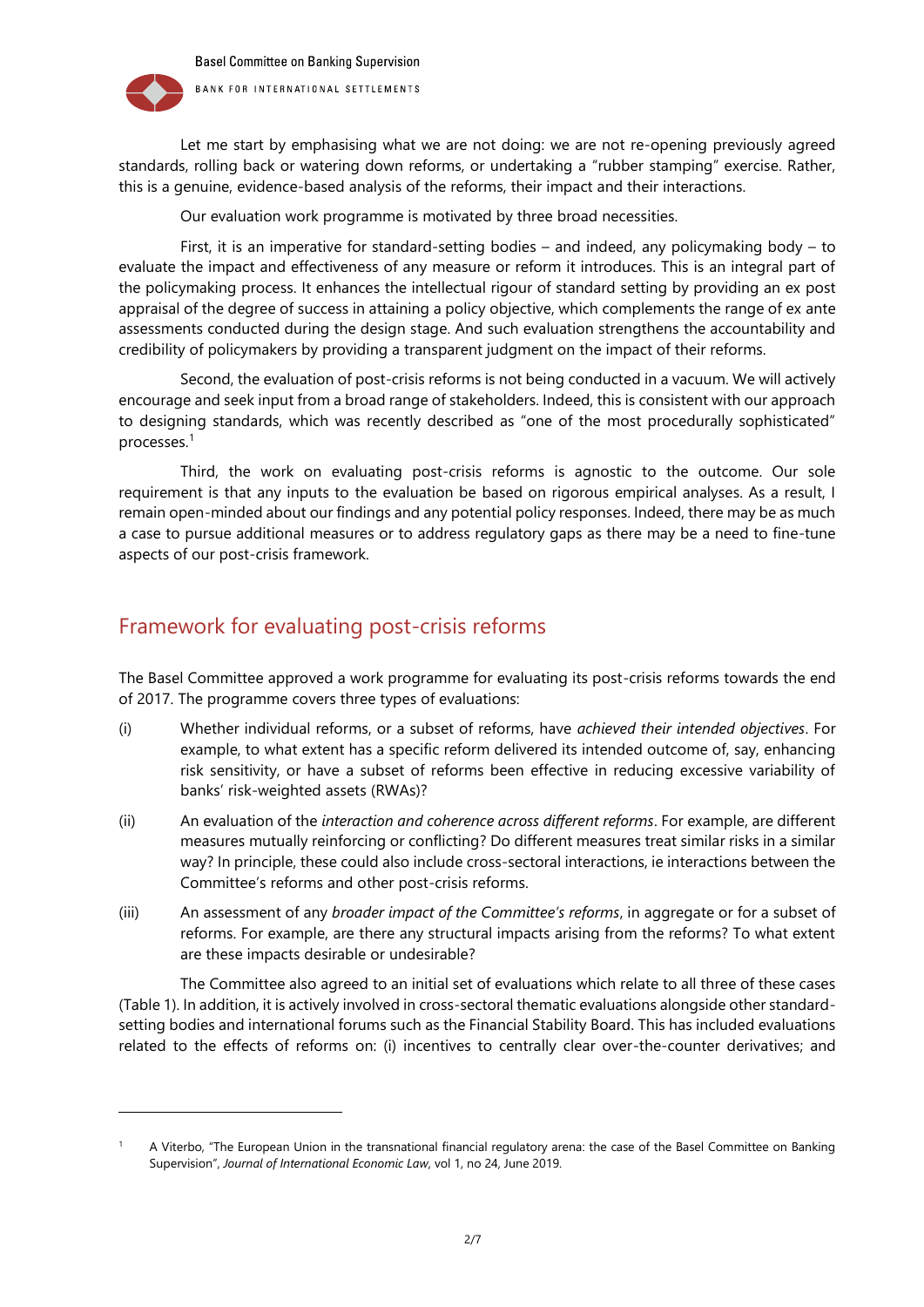

l

(ii) infrastructure finance; while evaluations are ongoing in relation to (iii) small and medium-sized enterprise (SME) financing; and (iv) ending "too big to fail". 2

An important feature of the Committee's evaluation work programme is its ex post nature. Put simply, we cannot fully evaluate the extent to which our standards have achieved their objectives until they are implemented. So our work on evaluating post-crisis reforms should not be seen as a reason to delay the implementation of Basel III among member jurisdictions. More than ever, it is important that Committee members adhere to the G20 Leaders' continued commitment for full, timely and consistent implementation of Basel III.

Given this ex post nature, our evaluation work programme is a multi-year initiative. For some of the topics – such as the Basel III definition of capital – the standards have been implemented and so our evaluation work is well under way. In other instances, such as the more recent Basel III standards – with an implementation date of January 2022, or January 2027 for some aspects of the framework – we are currently conducting preparatory analysis, including the design of our evaluation methodologies and the required data to support our empirical analysis.

There will be plenty of opportunities for the Committee to provide additional information on its evaluations as the work progresses. And we will be actively seeking input from all stakeholders to assist us.

Let me now briefly turn to the agenda for our high-level meeting this week, which includes a number of topics that could also benefit from additional analysis. I would like to offer a few personal reflections on a couple of them.

### Macro- and microprudential policy: two sides of the same coin?

One of our sessions will cover coordination and cooperation among financial authorities, including the interactions between macro- and microprudential policy. During the session we will have the opportunity to discuss institutional and cooperation arrangements among different authorities, but let me say a few words about some of the potential dynamics of macro- and microprudential policy in the Basel Framework.

One of the most important elements of Basel III is the introduction of macroprudential instruments. These instruments seek to reduce the build-up of aggregate credit imbalances (eg the countercyclical capital buffer) and to ensure that loss-absorbing resources match the systemic risk profile of banks (eg the buffers for systemically important banks). They build on, and complement, the microprudential framework in Basel III.

A common feature of the Basel III macroprudential instruments is that they take the form of buffers: an additional layer of loss-absorbing resources above the regulatory minimum. Banks operating at levels below the buffers are subject to automatic restrictions on capital distributions, such as dividends and bonuses. When the restrictions are in effect, they limit the proportion of earnings that may be paid out.

The rationale for designing the macroprudential instruments as buffers is threefold. First, it gives banks flexibility to absorb losses in times of stress, thus enhancing their resilience. Second, it mitigates negative macroprudential externalities (eg related to fire sales or deleveraging). And third, it prevents imprudent depletion of capital resources, by setting constraints on the amount of capital distributions.

<sup>&</sup>lt;sup>2</sup> See the final evaluation reports on the incentives to centrally clear <u>over-the-counter derivatives</u> and on infrastructure finance; the consultation paper o[n SME financing,](https://www.fsb.org/wp-content/uploads/P070619-1.pdf) and the terms of reference for the evaluation of too-big-to-fail reforms.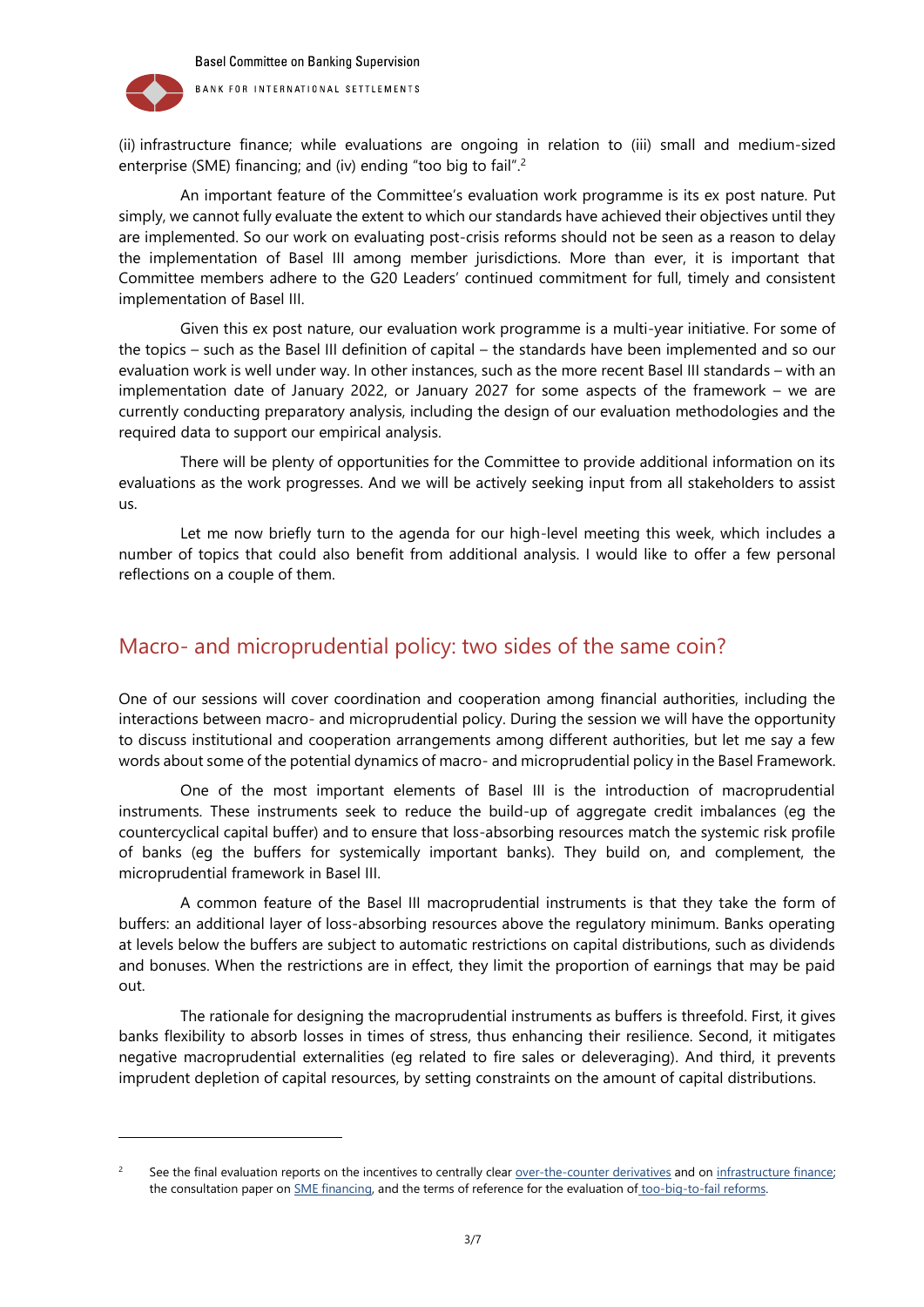**Basel Committee on Banking Supervision** 



BANK FOR INTERNATIONAL SETTLEMENTS

These interrelated objectives seek to directly address the outcome experienced during the Great Financial Crisis. Banks sharply cut back their lending to the real economy (Graph 1) due to a number of factors, one of which could have been to avoid breaching their capital requirements (although other factors, such as weak loan demand and funding difficulties, also played an important role). The incentive to deleverage should arguably be less pronounced in a situation where banks have a usable extra layer of capital resources – in the form of buffers – above minimum requirements.

At the same time, some banks that incurred losses during the Great Financial Crisis continued to pay out dividends and even bonuses, with some of these payments increasing relative to the pre-crisis period (Graph 2). The automatic distribution restrictions in the buffer framework seek to prevent the imprudent outlay of capital resources and ensure that banks rebuild their capital strength in a timely and organic manner.

But will these macroprudential buffers operate as intended in practice, or could there be tensions between the macroprudential and microprudential objectives of the Basel Framework? These buffers have been largely untested in practice, especially in time of systemic stress, so it is not possible to provide a definitive answer at this stage.

However, one could envisage examples of potential conflicts between macro- and microprudential policy. For example, at a turning point in the credit cycle, the macroprudential perspective could call for distressed banks to draw down their capital buffers to absorb losses without abruptly cutting back on lending to the real economy. At the same time, the microprudential perspective may be more concerned with the resilience of distressed banks and the need for such banks to shore up their capital buffers. Both perspectives are understandable and legitimate, and highlight the importance of jurisdictions coordinating their macro- and microprudential policy regardless of their institutional setup.

More generally, the usability of capital buffers may also depend on the way in which banks perceive or anticipate any market reaction to a buffer drawdown. This also highlights the importance of an effective and coordinated communication strategy by macro- and microprudential authorities.

The Basel Committee will continue to monitor such developments and provide a forum for members to exchange their experiences in coordinating macro- and microprudential policy.

# Proportionality and the Basel Framework

Another session for our meeting this week discusses the role of proportionality, which is another topical issue on the Basel Committee's agenda.

Over the past decade, the Committee has pursued a comprehensive and wide-ranging set of post-crisis reforms. While these reforms have strengthened the resilience of banks and enhanced global financial stability, they have also resulted in an increasingly voluminous and complex framework (Graph 3). This, in turn, could pose challenges for some banks and supervisory authorities in implementing and overseeing the Basel Framework. And it has raised questions about adequately balancing simplicity, comparability and risk sensitivity.

As you know, the Basel Framework is expected to be implemented in by Basel Committee member jurisdictions for internationally active banks. But the Core Principles for Effective Banking Supervision – which are relevant for all banks and jurisdictions around the world – embed the role of proportionality, including that "supervisory practices should be commensurate with the risk profile and systemic importance of the banks being supervised".

But the Committee also recognises that non-Committee jurisdictions may wish to implement some or all of the Basel III framework for a number of reasons. For example, they may wish to comply with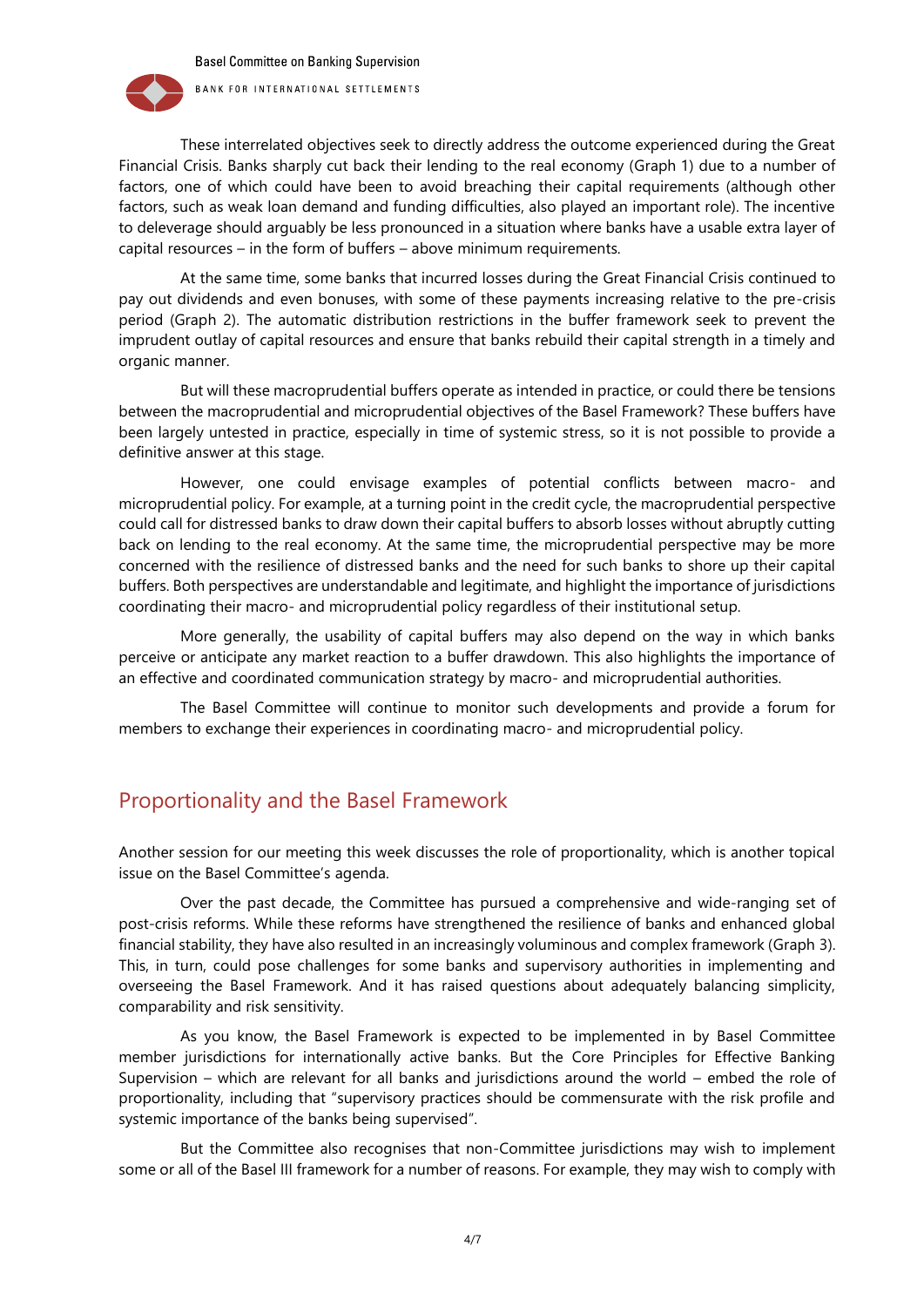

BANK FOR INTERNATIONAL SETTLEMENTS

the latest global banking standards which address fault lines in previous regulatory frameworks. In some instances, stakeholders such as market participants or credit rating agencies may also call for jurisdictions to implement the latest global standards.

The Committee recently conducted a stocktake of proportionality measures in place across jurisdictions, which highlighted that a majority of jurisdictions apply such measures. 3

Yet how easy is it for such jurisdictions to implement Basel III in practice? On the one hand, the Basel Framework includes a number of standardised approaches in addition to internally modelled approaches. The former are in principle meant to be simpler to operate and implement than the latter, with both sets of approaches deemed to be equally acceptable options.

On the other hand, are the standardised approaches simple enough to be used in a proportionate regime for non-Basel Committee member jurisdictions? Or are there instances where some of the standardised approaches are too complex for both banks and supervisors to implement and oversee? This is a genuinely open question, and I look forward to hearing your views on this matter.

# Conclusion

l

In conclusion, the Basel Committee will be devoting a substantive part of its agenda over the next few years to carefully evaluating the impact and effectiveness of its post-crisis reforms. This work will be grounded in rigorous empirical analysis, and will require the full implementation of our standards in order to arrive at an accurate assessment. We will be actively seeking stakeholders' views to support us in this work, and I am certain that our high-level meeting this week will serve as an important input.

<sup>&</sup>lt;sup>3</sup> Basel Committee on Banking Supervision (2019): "Proportionality in bank regulation and supervision – a survey on current practices), March.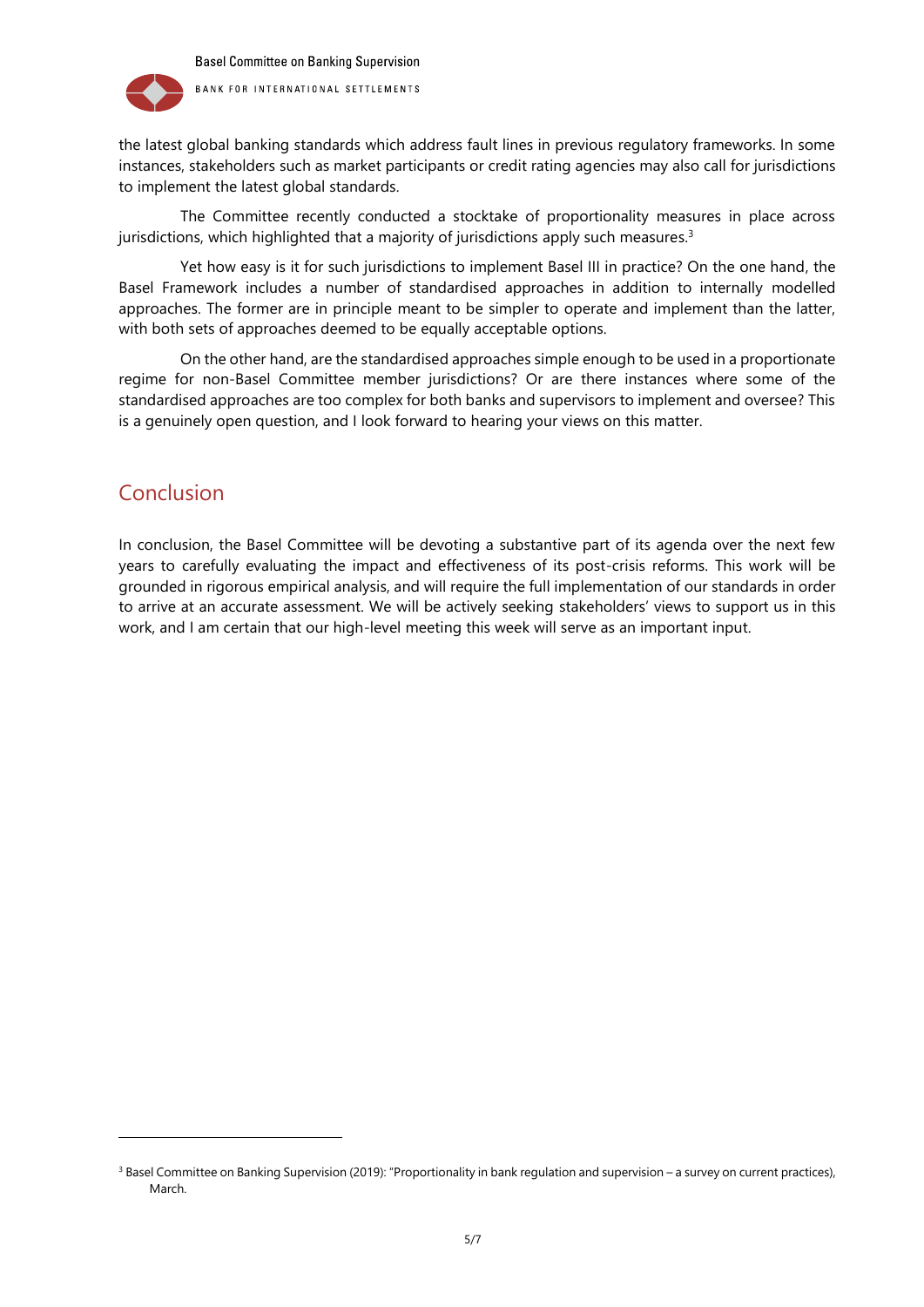

BANK FOR INTERNATIONAL SETTLEMENTS

#### **Table 1:** Initial topics for evaluation

| <b>Evaluation of individual reforms</b>                         |                                           |                                              |                              |
|-----------------------------------------------------------------|-------------------------------------------|----------------------------------------------|------------------------------|
| (1) Definition of<br>capital                                    | (2) Counterparty credit<br>risk framework | (3) Securitisation<br>framework              | (4) Liquidity<br>standards   |
| (5) Leverage ratio<br>framework                                 | (6) Credit risk framework                 | (7) Credit valuation<br>adjustment framework | (8) Market risk<br>framework |
| (9) Operational risk<br>framework                               | (10) Large exposures<br>framework         | (11) Output floor                            |                              |
| Interactions and coherence                                      |                                           |                                              |                              |
| (12) Interactions between capital and liquidity metrics         |                                           |                                              |                              |
| <b>Broader impact</b>                                           |                                           |                                              |                              |
| (13) Macroeconomic impact of capital and liquidity requirements |                                           |                                              |                              |

#### **Graph 1:** Total credit growth to the private non-



Source: BIS and Basel Committee secretariat calculations.

1 Year-on-year change. EME series consists of a weighted average based on the 2005 GDP and PPP exchange rates of AR, BR, CN, CZ, HK, HU, IN, ID, KR, MY, MX, PL, RU, SA, SG, ZA, TH and TR.

**Graph 2:** Cumulative losses incurred and dividends paid for selected banks during 2007–09<sup>1</sup>



Source: V Acharya, I Gujral, N Kulkarni and H S Shin, "Dividends and bank capital in the financial crisis of 2007-2009", *NBER Working Paper*, no 16896, March 2011.

<sup>1</sup> For LTSB, dividends paid out represented 167% of losses incurred during 2007–09.